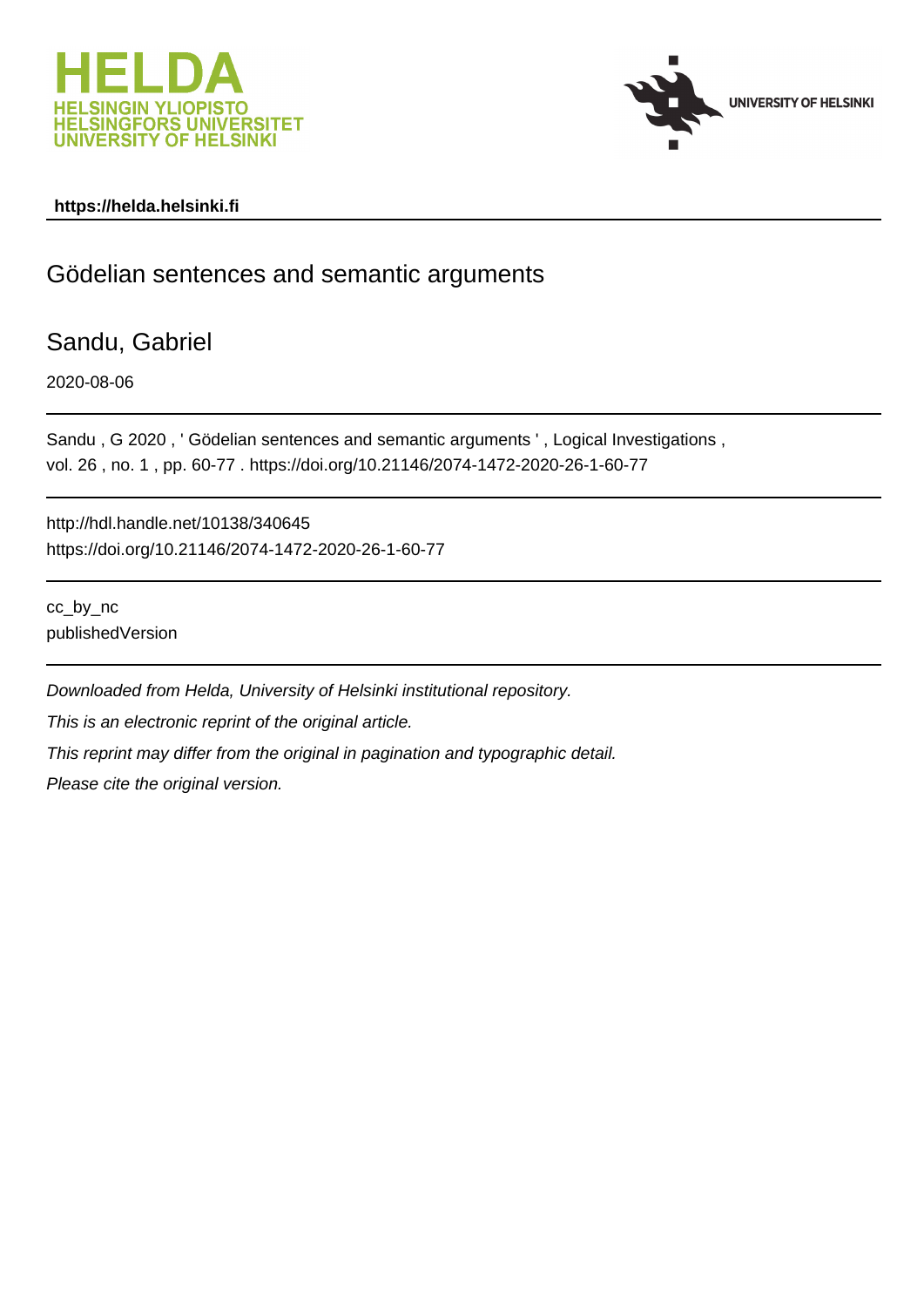### Gabriel Sandu

# Gödelian sentences and semantic arguments

Gabriel Sandu

University of Helsinki, P.O. Box 24 (Unioninkatu 40 A), 00014 Helsinki, Finland. E-mail: [gabriel.sandu@helsinki.fi](mailto:gabriel.sandu@helsinki.fi)

Abstract: This paper contains some philosophical reflections on Gödelian (undecidable) sentences and the recognition of their truth using semantic arguments. These reflections are not new, similar matters have been extensively addressed in the philosophical literature. The matter is rather one of emphasis.

Keywords: Gödelian sentences, Gödel's incompleteness theorem, semantical argument, truth theory, arithmetic, proof, provability

For citation: Sandu G. "Gödelian sentences and semantic arguments", Logicheskie Issledovaniya / Logical Investigations, 2020, Vol. 26, No. 1, pp.  $60-77$ . DOI:  $10.21146/2074-1472-$ [2020-26-1-60-77](http://dx.doi.org/10.21146/2074-1472-2020-26-1-60-77)

To the memory of Alexandr Karpenko, such a great friend

## 1. Gödel incompleteness theorem

Let L be the *language of arithmetic*, consisting of

- variables,  $x_0, x_1, x, y, \ldots$
- logical constants:  $\neg, \vee, \exists x, =$
- nonlogical constants:  $0, S, +, \times$ .

(Here  $\mathbf{0}'$  is an individual constant,  $\mathbf{S}'$ , is a one-place function symbol and  $\mathbf{+}'$ . and  $\forall x$  are two place function symbols.)

From these items, the terms and formulas of the language of L are formed in the standard way.

As Tarski observed, the object language of a formalized science, comes together with a theory, usually given by listing its axioms and rules of inference. In our case the starting point is the theory Q (minimal arithmetic) which is the set of logical consequences of the following axioms: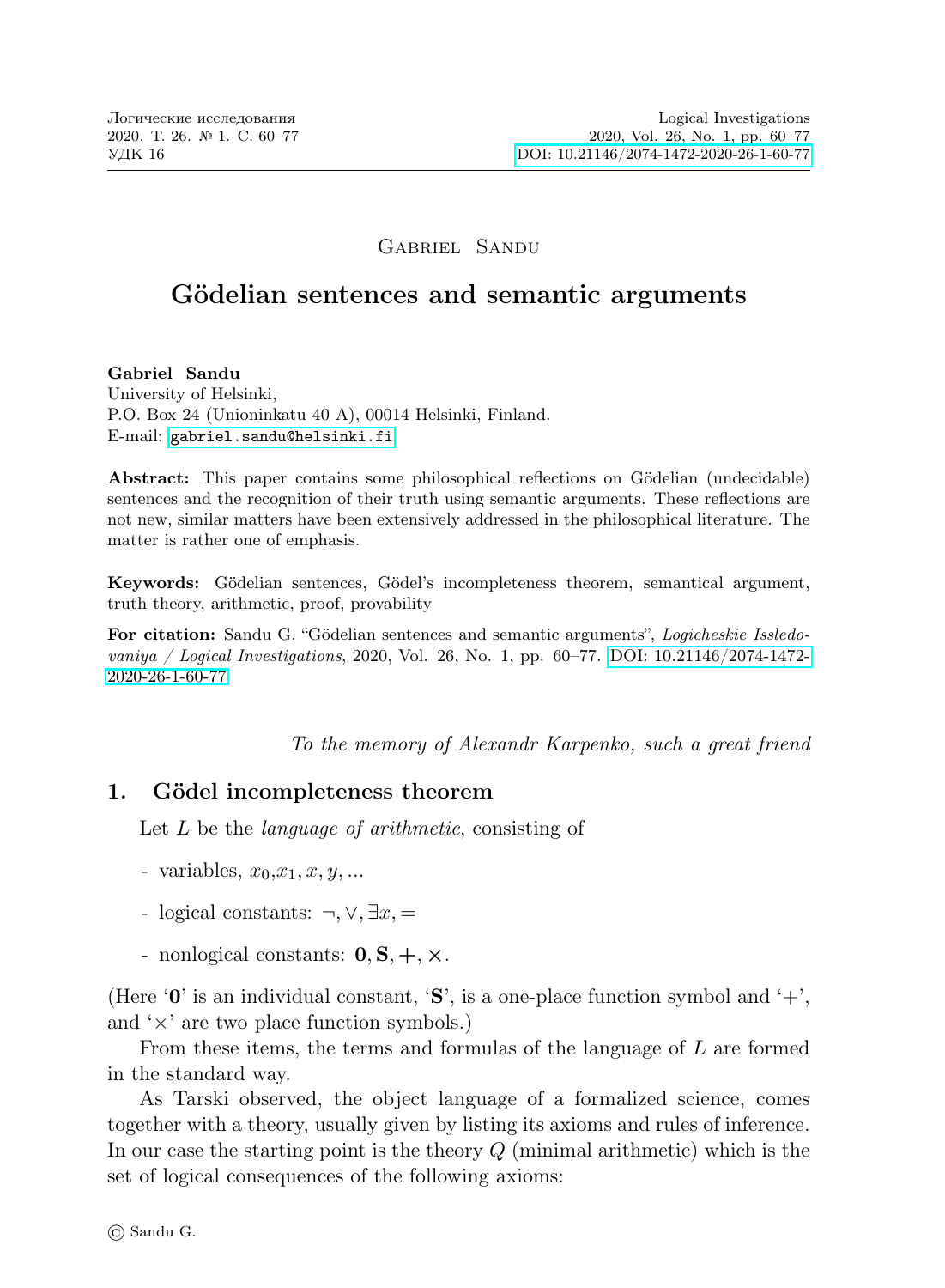- 1.  $\forall x \forall y (\mathbf{S} x = \mathbf{S} y \rightarrow x = y)$ 2.  $\forall x(Sx \neq 0)$ 3.  $\forall x (x \neq 0 \rightarrow \exists y (s = Sy))$ 4.  $\forall x(x + 0 = x)$ 5.  $\forall x \forall y (x + Sy = S(x + y))$ 6.  $\forall x (x \times 0 = 0)$
- 7.  $\forall x \forall y (x \times Sy = (x \times y) + x).$

Notice that this theory is finitely axiomatizable. The language of  $Q$  is interpreted in a metalanguage in which  $\mathbf{0}'$  is assigned the the natural number zero,  $\mathbf{S}'\mathbf{S}'$  is assigned the successor function,  $\mathbf{S}'$  is assigned the operation of addition  $\forall x'$  is assigned multiplication. It is known that Q is a rather strong theory which is able to represent all recursive functions (in a technical sense of the notion of 'representation', which is assumed to be known. It is also known that Q defines (in a technical sense assumed to be known) its own syntax and many semantical notions. This happens, as shown by Gödel, via the notion of gödel numbering. As a result, each term  $t$  in the language  $L$  gets associated with a gödel number  $\lceil t \rceil$ ; and each formula A receives its gödel number  $\lceil A \rceil$ . Recalling that every natural number m has a name  $\underline{m}$  in  $L$ , where  $\underline{m}$  is an abbreviation for (the numeral)  $SS..$  O (m times), we see that every term t and every formula A have names in the arithmetical language,  $\boxed{t}$  and  $\boxed{A}$ , respectively. This fact, together with the ones mentioned earlier, makes possible to introduce, for any formula  $A$  in the language of arithmetic, the diagonalization of  $A$ , which is the expression

$$
\exists x (x = \underline{\ulcorner A \urcorner} \land A).
$$

When A is a formula with one free variable, then we see that asserting the diagonalization of A amounts to predicating A of its own gödel number.

From Gödel's results, it follows that for any theory  $T$  extending  $Q$ , the set of gödel numbers of theorems of T is not definable in  $T$ , from which it can be further inferred that the set of Gödel numbers of true arithmetical sentences ("true in the standard model") is not definable. This last statement is usually known as "Tarski's theorem"; it is somehow debatable in the literature whether Gödel himself was aware of this result or not, but this matter will not concern us here. The first statement is standardly proved by reductio using the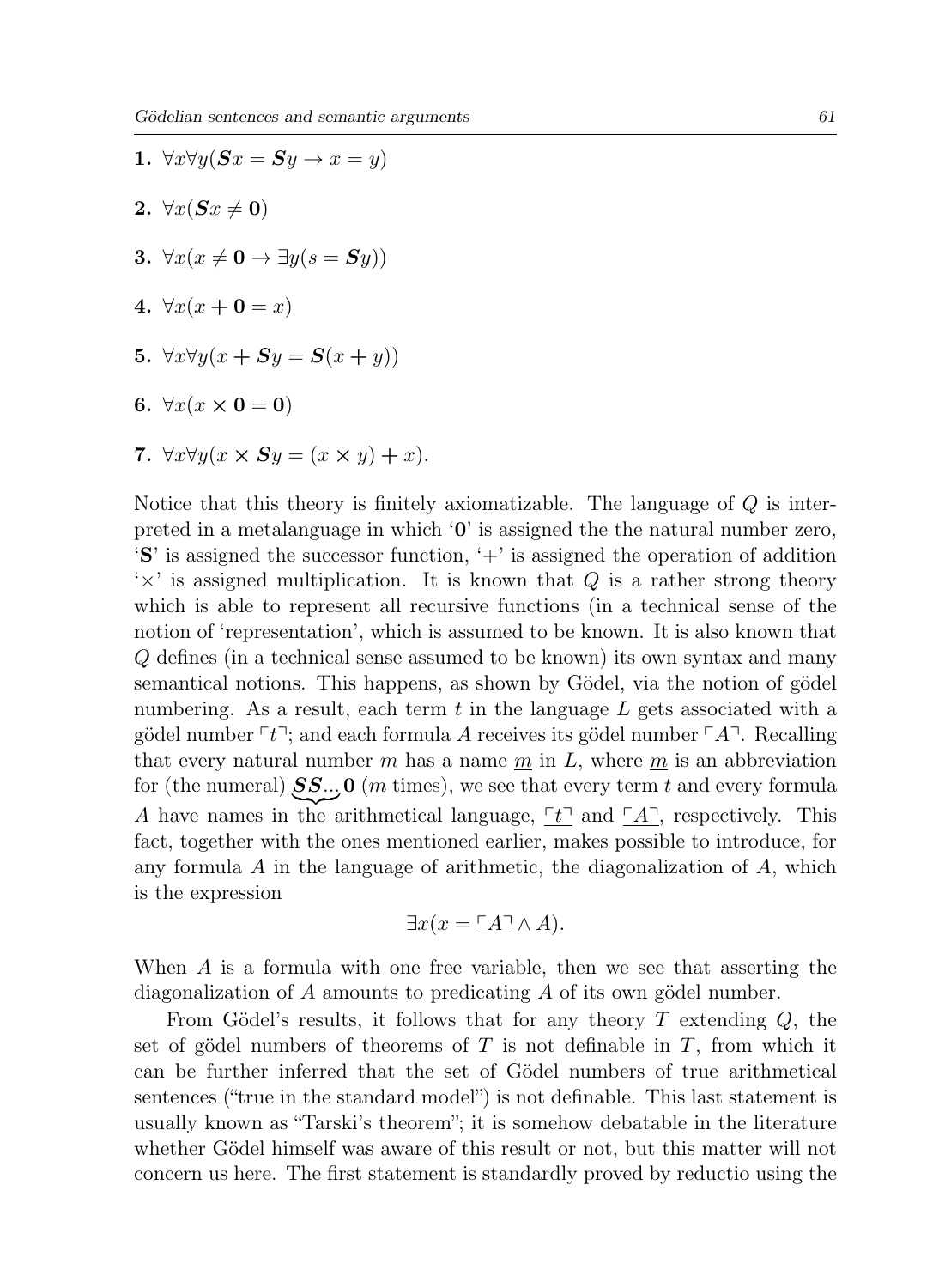diagonalisation lemma which asserts that for any theory  $T$  which extends  $Q$ , for any formula  $B(y)$  there is a sentence A such that

$$
T \vdash A \leftrightarrow \neg B(\underline{\ulcorner A \urcorner}).
$$

The second statement follows directly from it, by observing that the set of true arithmetical sentences is an extension of Q.

The variant of the Gödel's incompleteness theorem we are interested in is proved by first showing that for every extension T of Q there is a formula  $Pr_T(x)$  in the language of arithmetic which has the form  $\exists y Prov_T(x, y)$  and is such that for any sentence  $A$  in the language of arithmetic:

•  $T \vdash A$  if and only if  $\exists y Prov_T(\underline{A}, y)$  is true (in the standard model) if and only if for some natural number m,  $Prov_T(\ulcorner A \urcorner, m)$  is true if and only if (given the representability of  $Prov_T$  in Q),  $Q \vdash Prov_T({^{\Gamma}A}^{\neg}, m)$ for some m.

Here  $Prov_T(x, y)$  is a primitive recursive formula, that is, a formula which contains only bounded quantifiers and is closed under the standard propositional connectives. Thus, from the above we get that if  $T \vdash A$  then  $Q \vdash \text{Prov}_T(\ulcorner A \urcorner, m)$  for some m, and given that T is an extension of Q we also get  $T \vdash \exists y Prov_T (\ulcorner A \urcorner, y)$ , i.e.,  $T \vdash Pr(\ulcorner A \urcorner)$ . Now applying the Diagonalization lemma to the formula  $\exists y Prov_{T}(\ulcorner A\urcorner, y)$  Godel showed that there is a sentence, usually denoted by G such that

$$
T \vdash G \leftrightarrow \neg \exists y Prov_T(\ulcorner G \urcorner, y)
$$

The sentence G is called a Gödel sentence for T. It is taken to say: "I am unprovable".

We recall that a theory T is called  $\omega$ –inconsistent if there is a formula  $F(x)$ such that  $T \vdash \exists x F(x)$  but  $T \vdash \neg F(0), T \vdash \neg F(1), T \vdash \neg F(2), \dots$  (for every natural number  $(0, 1, 2, \ldots)$ . T is called  $\omega$ –consistent if it is not  $\omega$ –inconsistent. Now Gödel proved

**Theorem 1.** (Gödel First Incompleteness Theorem). Let T be a consistent, axiomatizable extension of Q and let G be a Gödel sentence for T. Then  $T \nvdash G$ . If T is  $\omega$ -consistent, then  $T \nvdash \neg G$ .

The proof is well known but we rehearse it here (we follow Boolos, Jeffrey and Burgess), because it serves as a basis for extracting, later on, a semantic argument. Suppose that  $T \vdash G$ . Hence, by our previous comments,  $\exists yProv_T$  ( $\Box$  $\Box$ ) is true (in the standard model) and by a well known result,  $Q \vdash \exists y Prov_T(\ulcorner G \urcorner, y);$  given that T is an extension of Q we also have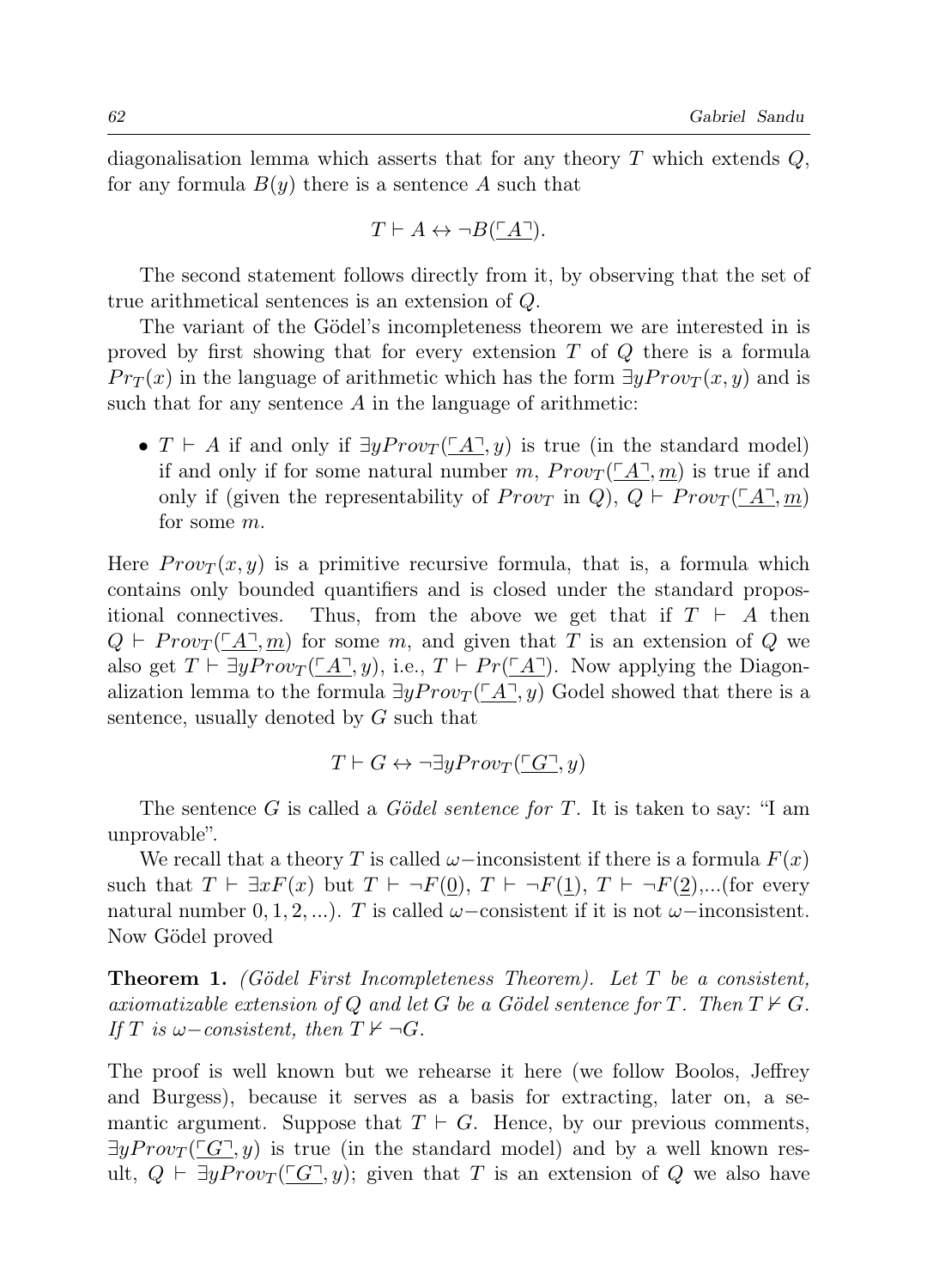$T \vdash \exists y Prov_T (\ulcorner G \urcorner, y)$ . From the Diagonalization lemma we also know that  $T \vdash \neg \exists y Prov_T (\ulcorner G \urcorner, y)$ . Thus T is inconsistent, a contradition. Hence  $T \nvdash G$ . For the second claim, suppose that  $T \vdash \neg G$ . By the diagonalization lemma,  $T \vdash \exists y Prov_{T}(\ulcorner G \urcorner, y)$ . But given that T is consistent and  $T \vdash \neg G$ , we must have  $T \nvdash G$ . This implies that for no natural number n, n is the code of a proof of G in T, that is,  $\neg Prov_T(\ulcorner G\urcorner, 0)$ ,  $\neg Prov_T(\ulcorner G\urcorner, 1)$ ,  $\neg Prov_T(\ulcorner G\urcorner, 2)$ ..., are all true (in the standard model), where each of these formulas are primitive recursive. Hence  $Q \vdash \neg Prov(\ulcorner G \urcorner, 0), Q \vdash \neg Prov(\ulcorner G \urcorner, 1), Q \vdash \neg Prov(\ulcorner G \urcorner, 2)$ .... and since T is an extension of Q we also have  $T \vdash \neg Prov(\ulcorner G \urcorner, 0), T \vdash$  $\neg Prov(\ulcorner G\urcorner, 1), T \vdash \neg Prov(\ulcorner G\urcorner, 2) \dots$  Hence T is  $\omega$ -inconsistent, which contradicts our assumption. We conclude  $T \nvdash \neg G$ .

After reviewing these results, let us return to the question which is the main concern in this paper, namely Gödel's method to produce undecidable sentences such as  $G$ , and especially a claim often made in this connection to the effect that these sentences are true and recognized to be true. Here is, for instance, how Dummett describes Gödel's result:

By Gödel's theorem there exists, for an intuitively correct formal system for elementary arithmetic, a statement  $[G]$  expressible in the system but not provable in it, which not only is true but can be recognized by us to be true... [Dummett, 1963].

The puzzling question is: how do we "recognize" that  $G$  (or any statement equivalent to it) is true?

The above proof of the theorem does not give an explicit argument about how we come to recognize  $G$  as true, neither did Gödel provide one. But it is not very difficult to extract one. From the Diagonalization lemma we know that the statement G is equivalent to a universal statement, viz.  $\neg \exists y Prov_{T}(\ulcorner G \urcorner, y)$ (i..e  $\forall y \neg Prov_{T}(\ulcorner G \urcorner, y)$ ). From the second part of the proof we see that every numerical instance is provable (and true) in the system. Since  $G$  is the universal quantification over all these numerical instances, then G is true. Of course in this last step we rely on our grasp of the standard model (this is what the  $\omega$ –consistency is supposed to ensure).

In fact, this is Dummett's argument for the truth of Gödel's sentence:

The statement [G] is of the form  $\forall x A(x)$ , where each one of the statements  $A(0), A(1), A(2), \dots$  is true: since  $A(x)$  is recursive, the notion of truth for these statements is unproblematic. Since each of the statements  $A(0), A(1), A(2), \dots$  is true in every model of the formal system, every model of the system in which  $G$  is false must be a non-standard model...whenever, for some predicate  $B(x)$ , we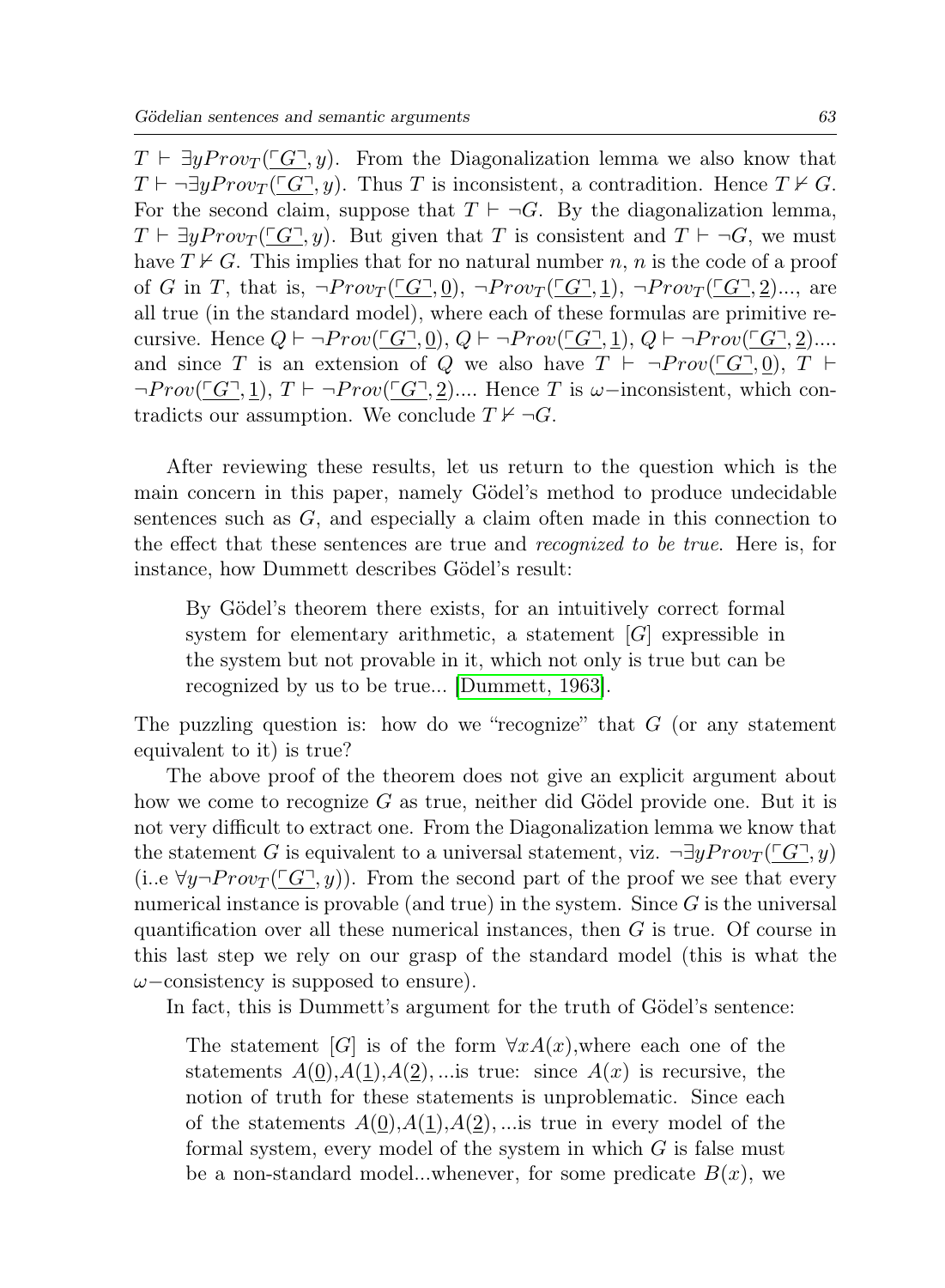can recognize all of the statements  $B(0), B(1), BA(2), \ldots$  as true in the standard model, then we can recognize that  $\forall x A(x)$  is true in that model. This fact ...we know on the strength of our clear intuitive conception of the structure of the model [Dummett, 1963, p. 191].

As we see from this quote, we come to appreciate that the undecidable Gödel sentence  $G$  for  $Q$  is true not by working inside the system but rather by conducting a so called semantical argument which makes an essential use of the concept of truth itself. Dummett is not the only one to have seen the importance of semantical arguments. There is another semantical argument which uses the truth predicate, distinct from Dummett's argument, which goes back to Alfred Tarski [Tarski, 1956]. In order to present it, we need to say somehting about arithmetical induction.

The system Q of minimal arithmetic is knowingly defficient in that it fails to prove many universal statements about numbers which are usually proved by mathematical induction. Typically, if we want to prove that every number has a given property, we prove it by showing that 0 has that property, and then we show, from the assumption that an arbitrary number  $x$  has that property, that the successor  $Sx$  has that property. To accommodate induction one needs a more adequate set of axioms for number theory. To this effect we add to the 7 axioms of the system Q all sentences of the form

8. 
$$
[A(0) \land \forall x (A(x) \to A(S(x))] \to \forall x A(x)
$$

(8) is usually known as the Induction axiom scheme. The theory which is the set of all sentences in the language of arithmetic which are logical consequences of  $(1)$ – $(8)$  is known as Peano Arithmetic  $(PA)$ . It is a simple mathematical fact that definability and representability in Q entail definability and representability in any extension of  $Q$  and thus in  $PA$  in particular. From now on we shall operate with  $PA$ . Tarski's semantical argument which proves the truth of the Gödelian statement  $G$  for  $PA$ , uses a universal statement which cannot be proved in  $Q$  but needs  $PA$ .

#### 1.1. The representability of the syntax in arithmetic

Tarski's truth-definition for arithmetic exploits the representability of the syntax of  $PA$  in  $PA$ .

It is a mathematical fact that there are functions  $f_{\neg}$ ,  $f_{\vee}$ ,  $f_{\exists}$  defined on the natural numbers such that the following hold:

 $-f_{\neg}(\ulcorner A\urcorner) = \ulcorner \neg A\urcorner$ , for every formula A in the object language;

 $f_{\vee}(\ulcorner A\urcorner, \ulcorner B\urcorner) = \ulcorner A \vee B\urcorner$ , for every formulas A, B in the object language;  $-f_{\exists}(\ulcorner A\urcorner, n) = \ulcorner \exists x_nA\urcorner$ , for every formula A and natural number n.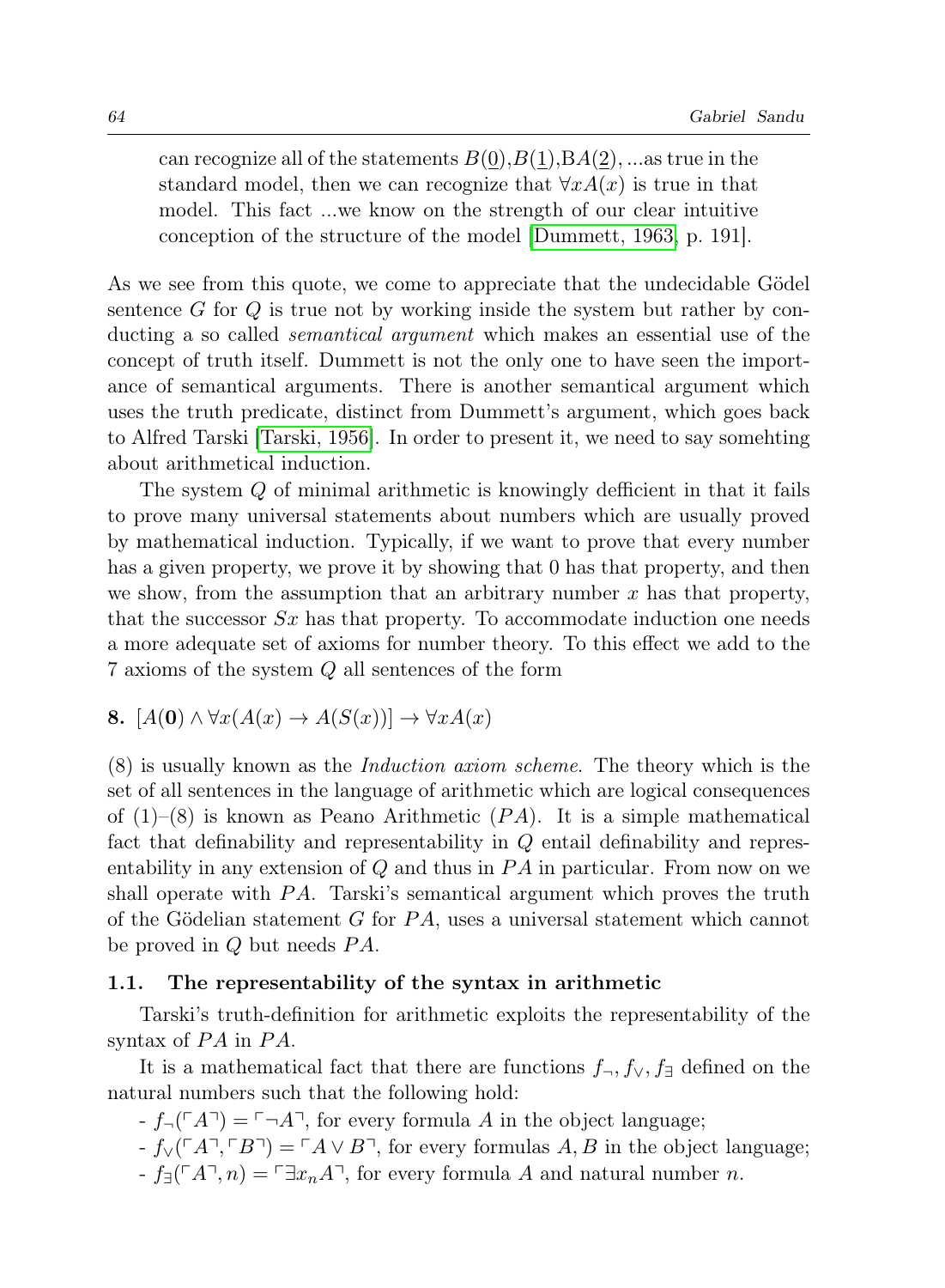There is also a function  $f_{sub}$  (the susbstitution function) which has the property:

$$
f_{sub}(\ulcorner A\urcorner, \ulcorner x_i\urcorner, \ulcorner t\urcorner) = \ulcorner A(t)\urcorner
$$

for every formula A in the language of arithmetic, variable  $x_i$  and term t in the same language.

All these functions are recursive, thus representable in Q and hence in PA which means there are formulas  $Neg(x, y), Dis(x, y, z), Ex(x, y, z)$  and  $Sub(x, y, z, w)$  in the language of arithmetics so that for all formulas A, B, term  $t$ , and natural number  $n$  we have

a)  $PA \vdash \forall y (Neg(\ulcorner A \urcorner, y) \leftrightarrow y = \ulcorner \neg A \urcorner)$ b)  $PA \vdash \forall y (Dis(\ulcorner A \urcorner, \ulcorner B \urcorner, y) \leftrightarrow y = \ulcorner A \vee B \urcorner)$ c)  $PA \vdash \forall y \left( Ex(\underline{\ulcorner A \urcorner}, \underline{n}, y) \leftrightarrow y = \underline{\ulcorner \exists x_n A \urcorner} \right)$ d)  $PA \vdash \forall y \left(Sub(\underline{\ulcorner}A\underline{\urcorner}, \underline{\ulcorner}x_i\underline{\urcorner}, \underline{\ulcorner t\underline{\urcorner}}, y) \leftrightarrow y = \ulcorner A(t)\underline{\urcorner}\right)$ 

Similarly, the function  $f_{\pm}$  on the natural numbers such that

$$
f_{=}(\ulcorner t\urcorner,\ulcorner s\urcorner)=\ulcorner t=s\urcorner
$$

for all terms t, s in the language of arithmetic is representable in  $PA$  by, say, the expression  $Id(x, q, z)$ , that is,

$$
PA \vdash \forall y \left( Id(\ulcorner t \urcorner, \ulcorner s \urcorner, y) \leftrightarrow y = \ulcorner t = s \urcorner \right).
$$

If in (a) we instantiate y with  $\neg A^{\dagger}$  we get

$$
PA \vdash Neg(\underline{\ulcorner A\urcorner, \ulcorner \neg A\urcorner)} \leftrightarrow \underline{\ulcorner \neg A\urcorner} = \underline{\ulcorner \neg A\urcorner}.
$$

The formula on the right side is a theorem of the predicate calculus (with identity), hence PA proves it. Thus  $PA \vdash Neg(\ulcorner A \urcorner, \ulcorner \neg A \urcorner)$ . We can show that for each formula  $\tilde{A}$  of the object language there is exactly one formula  $\tilde{B}$  of the object laguage such that  $PA \vdash Neg(\underline{\ulcorner A}\underline{\urcorner, \underline{\ulcorner B}\underline{\urcorner}})$  and B is  $\neg A$ . Therefore we can take Neg to be a function and write  $Neq(\ulcorner A\urcorner) = \ulcorner \neg A\urcorner$ .

In a similar way we can also take  $Dis, Ex, Sub, Id, Less$  to be also functions. Thus we shall have

- $\mathbf{a}^*$ )  $PA \vdash Neg(\underline{\ulcorner}A\underline{\urcorner}) = \underline{\ulcorner \neg A\underline{\urcorner}}$ , for every formula A in the object language.
- $\mathbf{b}^*$ )  $PA \vdash Dis(\underline{A}, \underline{B}) = \underline{A} \vee \underline{B}$ , for every formulas  $A, B$  in the object language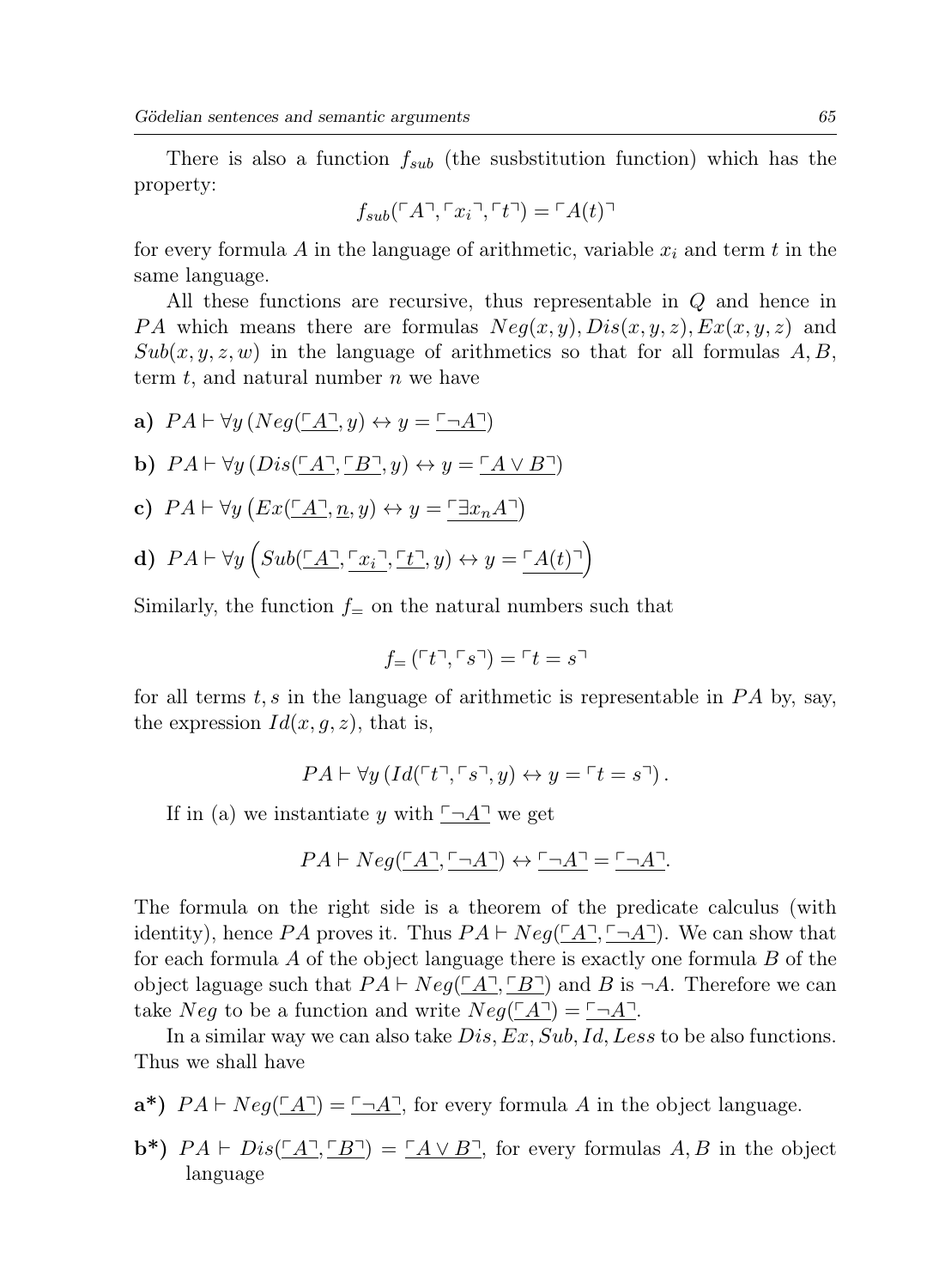- $\mathbf{c}^*$ )  $PA \vdash Ex(\ulcorner A \urcorner, n) = \ulcorner \exists x_nA \urcorner$ , for every formula A in the object language and natural number n.
- $\mathbf{d}^*$ )  $PA \vdash Sub(\underline{A}, \underline{a}, \underline{b}, \underline{b}) = \underline{a}(t)$ , for every formula A and term t of the object language and every natural number i.
- $e^*$ )  $PA \vdash Id(\ulcorner t \urcorner, \ulcorner s \urcorner) = \ulcorner t = s \urcorner$ , for all terms t, s of the object language.

In a similar way it can be shown that  $PA$  defines its own syntax: being a closed term, a variable, a formula and a sentence (of the language of arithmetic). That is, there are formulas  $ct(x)$ ,  $var(x)$ ,  $form(x)$  and  $sen(x)$  in the object language such that the following holds:

- f)  $PA \vdash ct(\ulcorner t \urcorner)$ , for every closed term t.
- g)  $PA \vdash var(\lceil x_i \rceil)$ , for every natural number i.
- h)  $PA \vdash form(\ulcorner A \urcorner)$ , for every formula A.
- j)  $PA \vdash sen(\ulcorner A \urcorner)$ , for every closed sentence A.

PA also defines some semantical properties. There is a formula  $Den(x)$  in the object language (that we can take to be a function) such that

k)  $PA \vdash t = s \leftrightarrow Den(\underline{f} \underline{f}) = Den(\underline{f} \underline{s})$ , for all terms  $t, s$  in the object language.

#### 2. Tarski's truth theory

In the case of Tarski's truth theory for arithmetic we do not need to go via the notion of satisfaction but use directly the truth-predicate  $Tr$ . The reason for this is that each natural number has a name in the object language.

The axioms of the truth-definition are given in the metalanguage containing  $Tr$  is a predicate symbol:

Ax1  $\forall x (Tr(x) \rightarrow sen(x))$ 

(If x is true, then x is of a sentence)

 $\mathbf{Ax2} \; \forall x \forall y (ct(x) \land ct(y) \rightarrow (Tr(Id(x, y)) \leftrightarrow Den(x) = Den(y)))$ 

(The identity between two closed terms x and  $y$  is true iff their denotations are the same)

$$
Ax3 \ \forall x(Sen(x) \to (Tr(Neg(x)) \leftrightarrow \neg Tr(x)))
$$

(The negation of the sentence is true iff the sentence is not true)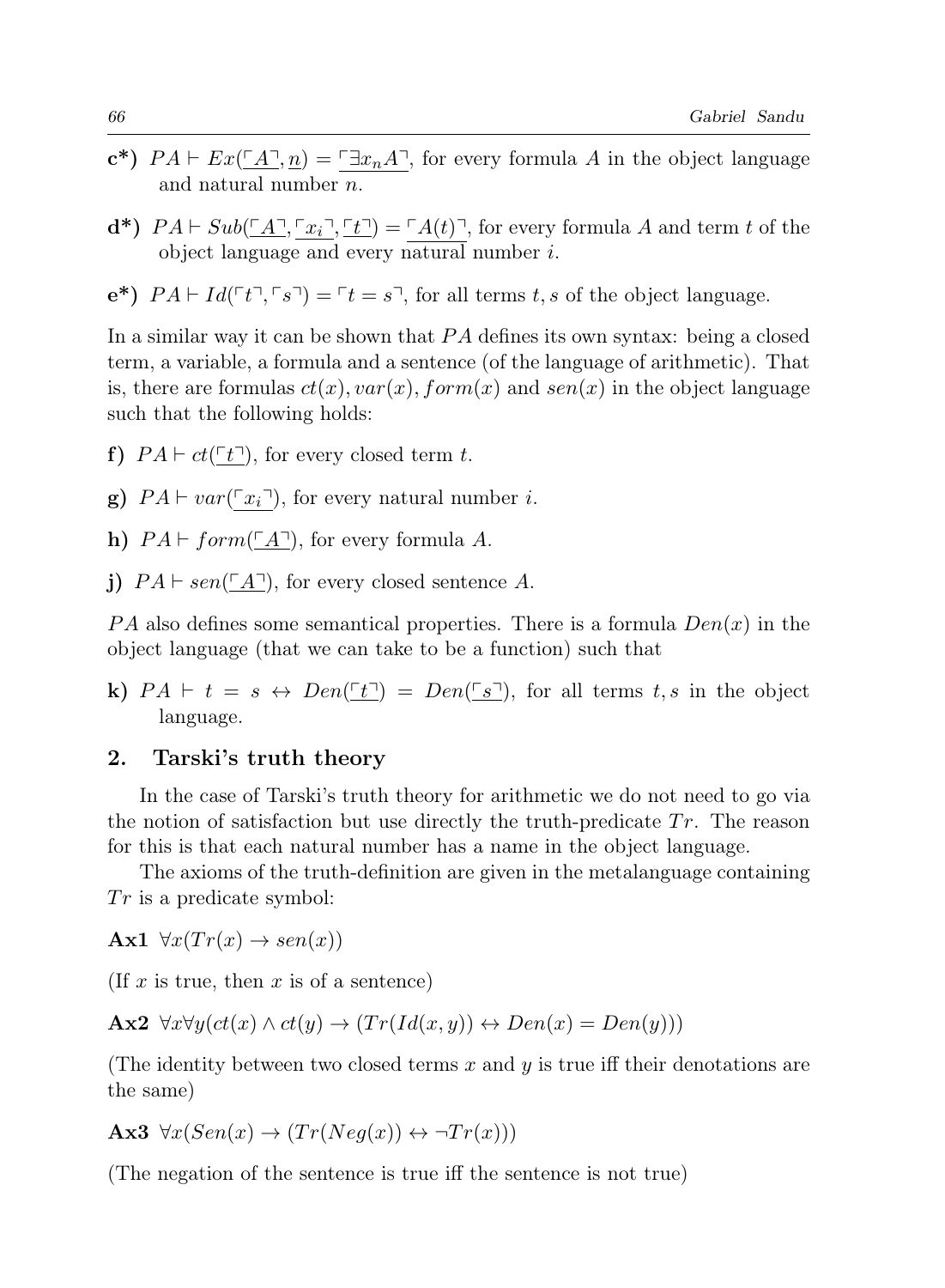Ax4  $\forall x \forall y (sen(x) \land sen(y) \rightarrow (Tr(Dis(x, y)) \leftrightarrow Tr(x) \lor Tr(y)))$ 

(A disjunction is true iff either sentence is true)

$$
\mathbf{Ax5} \ \forall x_1 \forall x_2 (form(x_1) \land var(x_2) \rightarrow (Tr(Ex(x_1, x_2)) \leftrightarrow \exists t (Tr(Sub(x_1, x_2, t))))
$$

(An existential sentence is true iff there is a closed term  $t$  such that the sentence which is the result of the substitution of the free variable  $x_2$  in  $x_1$  by t is true.)

Let  $PA(Tr)$  be the set of sentences which are the logical consequences of the 7 axioms of PA, the five axioms  $(Ax1)-(Ax5)$ , and plus the Induction schema (8) which allows occurrences of the truth-predicate in the formulas  $A(x)$ . It can be shown that  $PA(Tr)$  is materially adequate, that is,

$$
PA(Tr) \vdash Tr(\underline{\ulcorner A \urcorner}) \leftrightarrow A,
$$

for any sentence A in the language of arithmetic.

It is well known that the Tarskian truth theory proves the following universal statements:

• The principle of noncontradiction (consistency). For every sentence  $y$  of the object language it is not the case that both  $y$  and its negation are true:

$$
PA(Tr) \vdash \forall y (Sen(y) \rightarrow \neg (Tr(y) \land Tr(neg(y))))
$$
.

This property follows directly from Ax3.

• The principle of excludded middle. Every sentence of the object language is true ot its negation is true:

 $PA(Tr) \vdash \forall y (Sen(y) \rightarrow Tr(y) \vee Tr(neq(y))).$ 

This property follows from the other direction of Ax3.

• The principle of soundness. All theorems are true:

$$
PA(Tr) \vdash \forall x (Pr_{PA}(x) \rightarrow Tr(x)).
$$

This principle fully exploits the occurrence of the truth-predicate in the Induction scheme. We omit its proof but it consists, informally, of the following steps:

- 1. All the axioms of  $PA$  are true.
- 2. The rules of inference of PA preserve truth.
- 3. Hence every theorem of PA is true (i.e.  $PA(Tr) \vdash \forall x (Pr_{PA}(x) \rightarrow$  $Tr(x)$ ).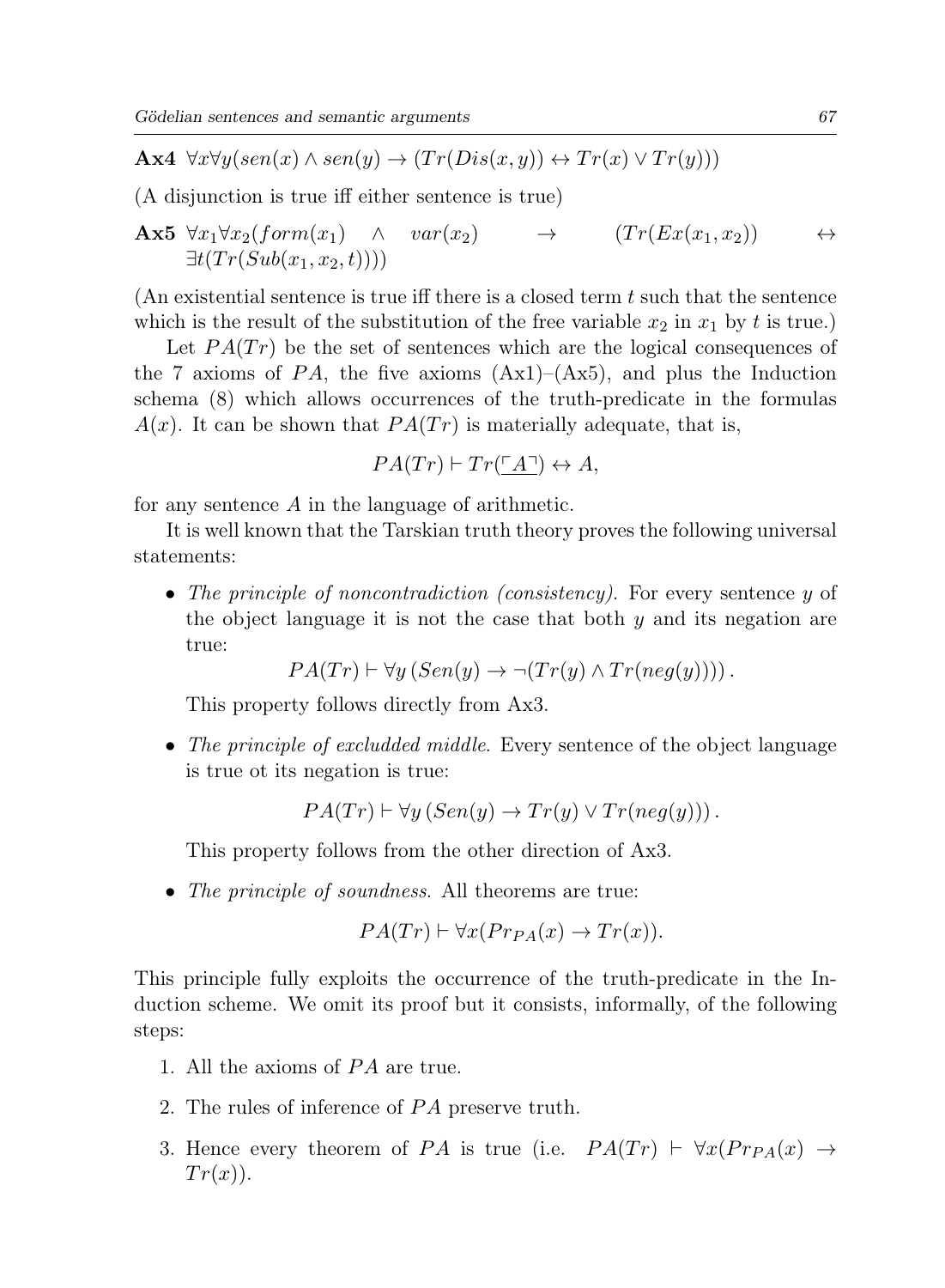#### 2.1. Tarski's semantical argument

In the postscript to the English translation of his seminal article, Tarski adds some interesting parallels between his results and those of Gödel:

Moreover Gödel has given a method for constructing sentences which- assuming the theory concerned to be consistent- cannot be decided in any direct way in this theory. All sentences constructed according to Gödel's method possess the property it can be established whether they are true or false on the basis of the metatheory of higher order having a correct definition of truth [Tarski, 1956, p. 274].

To establish the truth of such a Gödelian sentence Tarksi uses the principle of soundness listed in the previous sesction. We present Tarski's semantical argument (Tarski, 1936, Theorem 5) for the Gödelian sentence  $\neg Pr_{PA}(\square \neg \mathbf{0} = \mathbf{0}^T)$ (that we shall abbreviate by  $Con_{PA}$ ) which is taken to express the consistency of  $PA$ . The semantical argument for G is similar. There is nothing original in my presentation, this argument has been rehearsed many times [Ketland, 1999] and [Shapiro, 1998].

Gödel's second incompleteness theorem shows that  $PA \nvdash Com_{PA}$  and  $PA \nvdash$  $\neg Con_{PA}$ . But Tarski shows

$$
PA(Tr) \vdash Con_{PA}.
$$

The argument is straightforward. From the soundness principle we get

$$
(i) \quad PA(Tr) \vdash Pr_{PA}(\underline{\ulcorner \neg \mathbf{0} = \mathbf{0} \urcorner}) \rightarrow Tr(\underline{\ulcorner \neg \mathbf{0} = \mathbf{0} \urcorner}).
$$

We also know that the theory of truth proves all the T-instances, i.e.,

(ii)  $PA(Tr) \vdash Tr(\ulcorner \neg 0 = 0 \urcorner) \leftrightarrow \neg 0 = 0.$ 

But PA proves  $\mathbf{0} = \mathbf{0}$ , and thus  $PA(Tr) \vdash \mathbf{0} = \mathbf{0}$ , which together with (ii) entails

$$
(iii) \quad PA(Tr) \vdash \neg Tr(\overline{\Box 0} = 0 \overline{\Box}).
$$

From (i) and (iii) we get

$$
(iv)\quad PA(Tr)\vdash \neg Pr_{PA}(\underline{\ulcorner \neg \mathbf{0} = \mathbf{0}\urcorner})
$$

that is,  $PA(Tr) \vdash Con_{PA}$ .

Tarski's semantical argument is usually expressed in words, in order to enhance its explanatory power: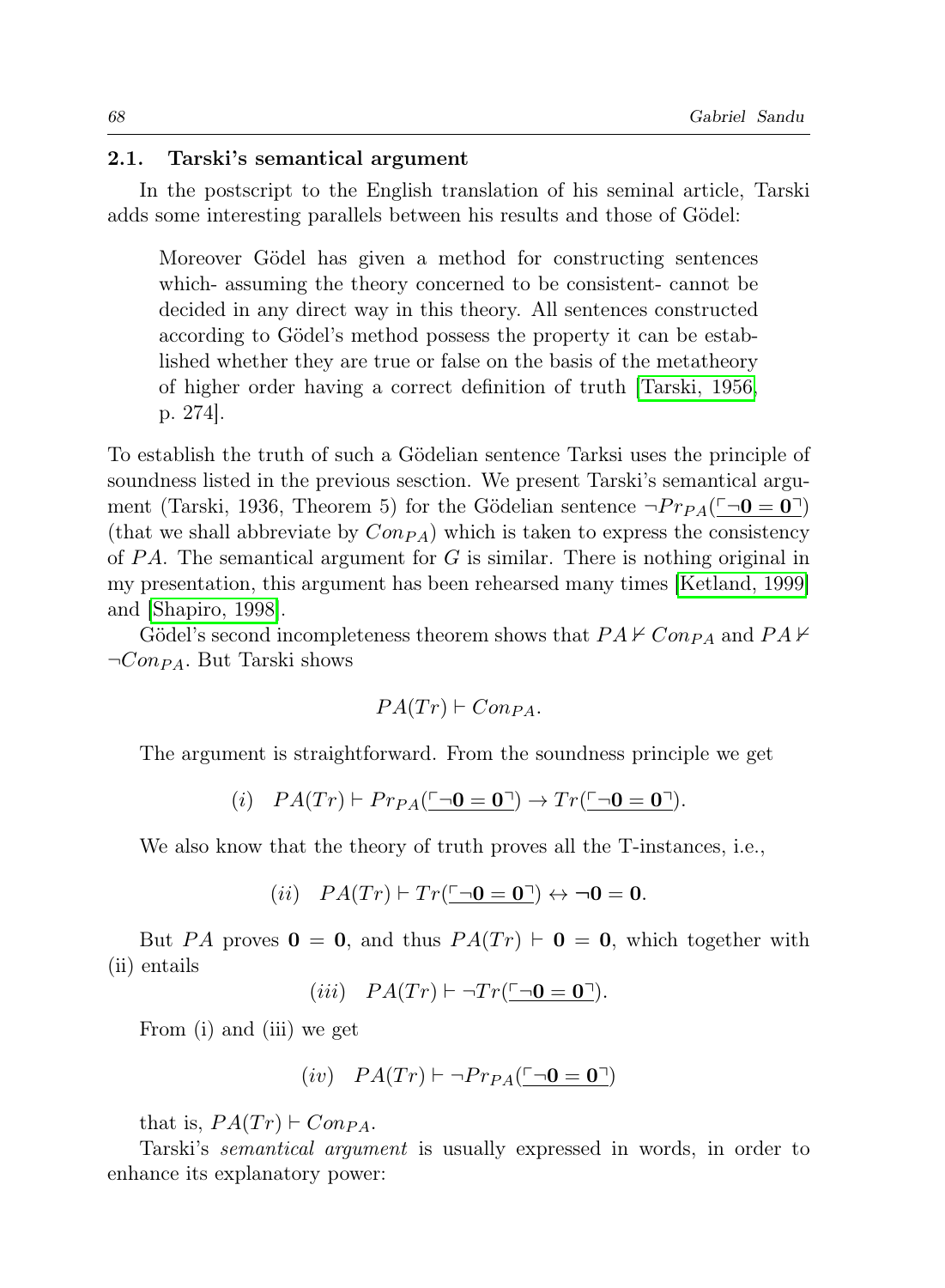- In a first step we establish the principle of soundness as we showed earlier:
- 1. All the axioms of  $PA$  are true.
- 2. The rules of inference of PA preserve truth.
- 3. Hence every theorem of  $PA$  is true,

$$
PA(Tr) \vdash \forall x (Pr_{PA}(x) \rightarrow Tr(x)).
$$

• A second step established that the sentence  $\mathbf{v} - \mathbf{0} = \mathbf{0}$  is not true:

$$
PA(Tr) \vdash \neg Tr(\overline{\Box 0} = 0 \overline{\Box})
$$

 $(see (iii))$ 

• In a third step we combined the conclusion of the first and of the second step and concluded that  $\theta = 0$  is not a theorem:

$$
PA(Tr) \vdash \neg Pr_{PA}(\ulcorner \neg \mathbf{0} = \mathbf{0} \urcorner)
$$

 $(see (iv))$ 

• Finally we note that  $\neg Pr_{PA}(\Box 0 = 0 \Box)$  is the Consistency statement  $Con_{PA}$ .

The crucial role in this argument is the universal generalization which is the Principle of soundness. It confers the semantic argument the form of a nomological argument which shows the explanatory role of the truth predicate:

Let us return to the Gödelian statement  $G$  (or  $Con_{PA}$ ). Let us suppose a logic teacher asserts that  $Con_{PA}$  is true, and the puzzled student asks for an explanation. The student believes the teacher's word that  $Comp_A$  is true, but he wants to be shown why  $Comp_A$ is true. The student wants something like a convincing proof or an explanatory proof. The natural answer is to remark that all the axioms of PA are true and the rules of inference preserve truth. Thus every theorem of PA is true. It follows that  $\theta - 0 = 0$  is not a theorem and thus  $PA$  is consistent.... It seems to me that this informal version of the derivability of  $Con_{PA}$  is as good an explanation as there is. The argument shows why  $Con_{PA}$  is true or why  $Comp_A$  is a consequence- and the move through the notion of truth provides the explanation [Shapiro, 1998, p. 505].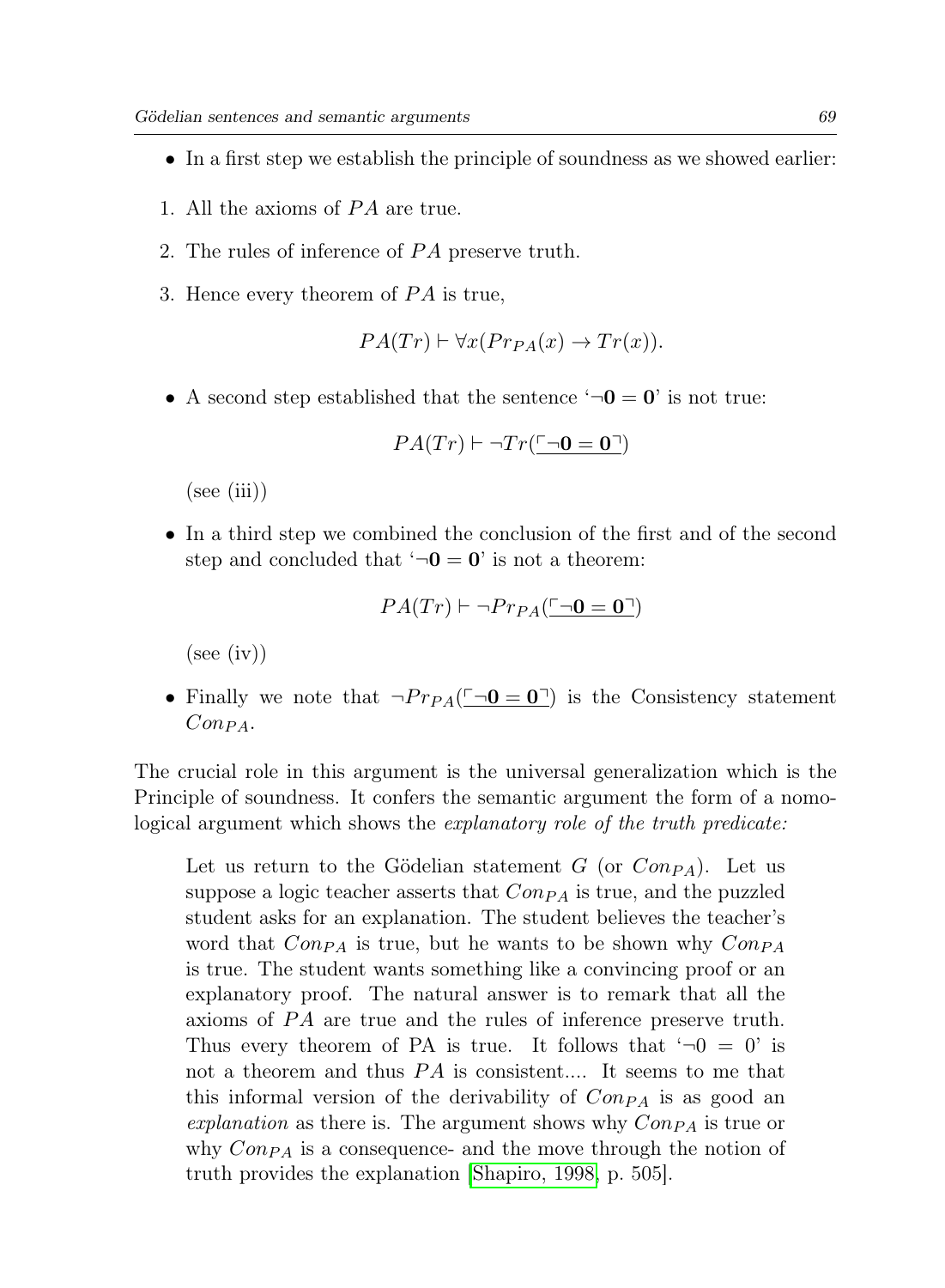#### 3. Feferman's program

Tennant [Tennant, 2002] argues against Ketland [Ketland, 1999] and Shapiro [Shapiro, 1998] that Tarski's theory of truth is not the only way we can come to recognize the truth of the Gödel sentence. In particular, Tennant claims, the generalization "All theorems are true" is not the only way to express the soundness of an arithmetical system S. There is, instead, another way to express it, viz., using reflection principles of the form

(pa) If  $\overline{\varphi}$  is a primitive recursive sentence and  $\overline{\varphi}$  is provable in S, then  $\varphi$ .

As we see, this reflection principle does not use the truth-predicate. Tennnat follows here Feferman [Feferman, 1962], who emphasizes that "Reflection principles are axioms schemata ...which express, insofar as is possible without use of the formal notion of truth, that whatever is derivable in  $S$  is true".

Let us take stock. We have discussed two semantic arguments invoked in how we come to recognize that Gödelain sentences are true.

One such argument, due to Tarski, and explicitly described in Shapiro's quote in the last section, uses the generalization "All theorems are true" and can be run in an extension  $PA(Tr)$  of PA which, in addition to the truth axioms, allows occurrences of the truth predicate in the induction scheme.

The other semantic argument, described earlier in the second quote from Dummett also uses the truth-predicate. However, Tennant [Tennant, 2002] rephrases it, so that the reference to "the structure of the model" is deleted and the truth-predicate lifted out as required by Feferman's reflection principles. Here is Tennant's formulation of his own semantic argument:

G is a universally quantified sentence (as it happens, one of Goldbach type, that is, a universal quantification of a primitive-recursive predicate). Every numerical instance of that predicate is provable in the system  $S$ . (This claim requires a subargument exploiting Gödel numbering and the representability in S of recursive properties.) Proof in S guarantees truth. Hence every numerical instance of G is *true*. So, since  $G$  is simply the universal quantification over those numerical instances, it too must be *true* [Tennant, 2002, p. 556].

Tennant shows that this argument can be faithfully represented in a "sufficiently strong" arithmetical system  $S$  enriched with reflection principles (with no occurrence of the truth-predicate) in Feferman's style.

I will now describe shortly the main lines of Tennant's argument. Before doing that let me mention what it means for a formal system of arithmetic  $S$  to be "sufficiently strong": S represents recursive properties and proves the Diagonalization lemma (i.e., there is a proof in S leading from G to  $\neg \exists y Prov_{T}(\ulcorner G\urcorner u)$ ;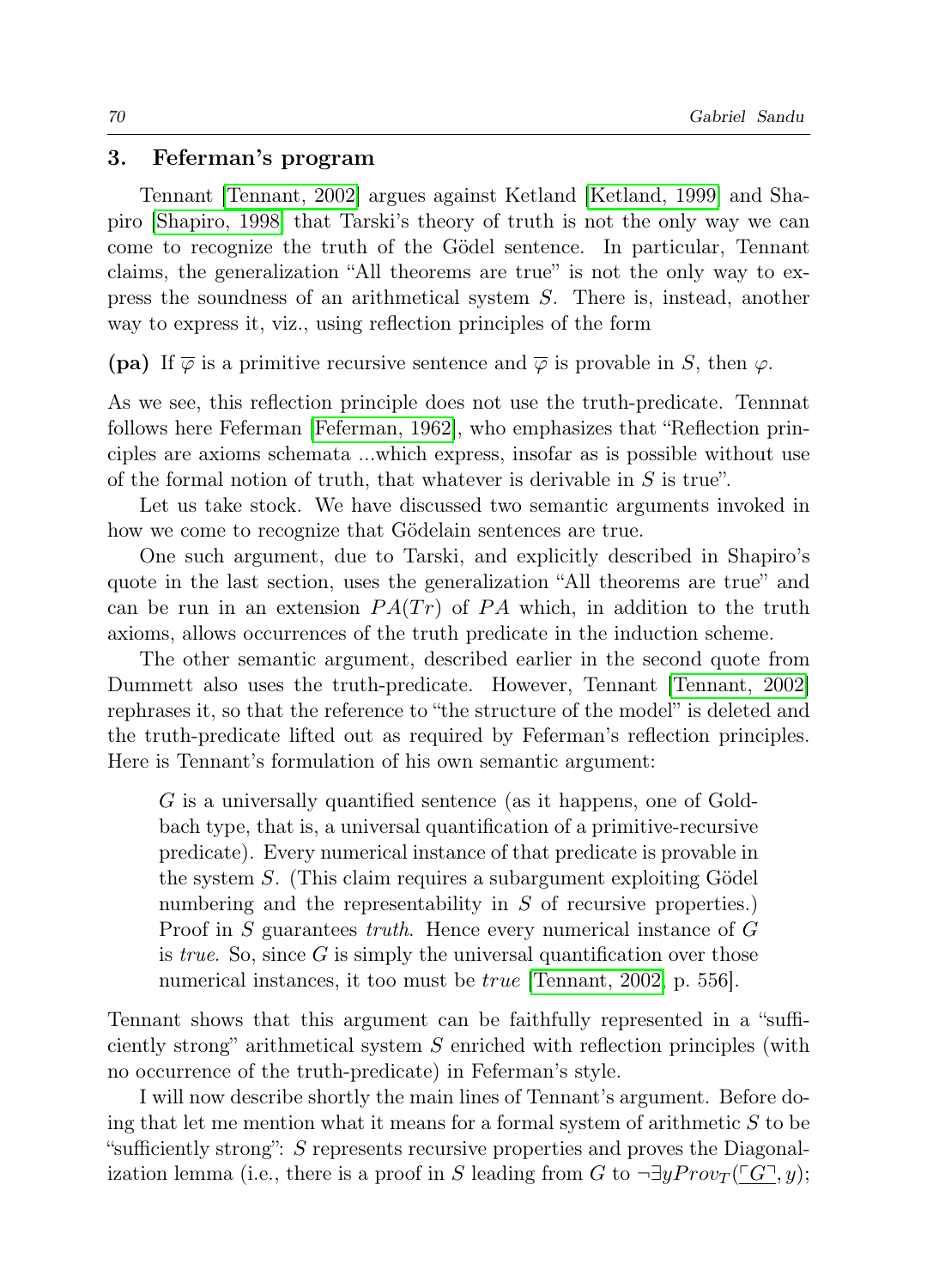and there is a proof in the other direction too), and S also proves the equivalence between the Gödelian sentence G and the consistency sentence  $Con_S$ . It is known that there are several systems which satisfy this requirement, e.g.  $PA$ .

Tennant proposes an extension of S with Feferman's principle of uniform primitive recursive reflection (which is more general than the principle (pa) mentioned above):

 $(UR)$  Add to S all sentences of the form

$$
\forall n (Pr_S(\ulcorner \psi(\underline{n}) \urcorner)) \rightarrow \forall m \psi(m)
$$

where  $\psi$  is a primitive recursive formula and n is, as before the numeral corresponding to the natural number nand  $Pr_S(\lceil \psi \rceil)$  is, like before, an abbreviation for  $\exists y Prov_S(\psi, y)$ 

He then shows that in this extension a faithful formalization of the semantical argument described above can be run. The proof goes like this [Tennant, 2002, p. 577]. (We let  $S^*$  denote the system S plus (UR)).

Suppose m codes a proof of G in S. Hence by representability (a natural number being the code of a proof in  $S$  of a formula is a primitive recursive relation),  $S \vdash Prov_S(\ulcorner G\urcorner, m)$ , where  $Prov_S$  is a primitive recursive formula. But S proves also, from the assumption G, the sentence  $\forall y \neg Provs(\ulcorner G \urcorner, y)$ (i.e. the diagonalization lemma), which by universal instantiation implies  $\neg Provs(\overline{G}, m)$ . Given our assumption that S is consistent, we have a contradiction, from which we conclude that m does not code a proof of  $G$  in  $S$ . Again by representability we get  $S \vdash \neg Provs(\ulcorner G \urcorner, m)$ . But n has been chosen arbitrarily, hence for every n, there is some proof of  $\neg Prov_{S}(T_{\alpha}T, n)$  in S, from which with the help of (UR) we derive (in  $S^*$ ) that  $\forall y \neg Provs(\Box G \Box, y)$ . Finally, by the Diagonalization Lemma, we get  $G$  (in  $S^*$ ).

The penultinate steps requires perhaps some additional clarification. If I understood correctly, "for every n, there is some proof of  $\neg Prov_S(\ulcorner G\urcorner, n)$  in S" is just the sentence  $\forall n Pr_S(\lceil \psi(n) \rceil)$  in the antecedent of (UR), where  $\psi(n)$  is the primitive recursive sentence  $\neg Prov_T(\underline{\ulcorner G\urcorner}, n)$ .

We are then told:

The foregoing proof justifies the assertion of  $G$ . The stronger system S<sup>∗</sup> contains methods for reflecting on the justification resources of the weaker system S. These methods can be seen at work, in the application, in the proof just give, of various rules of inference that are available in  $S^*$  but not in S [Tennant, 2002, p. 577].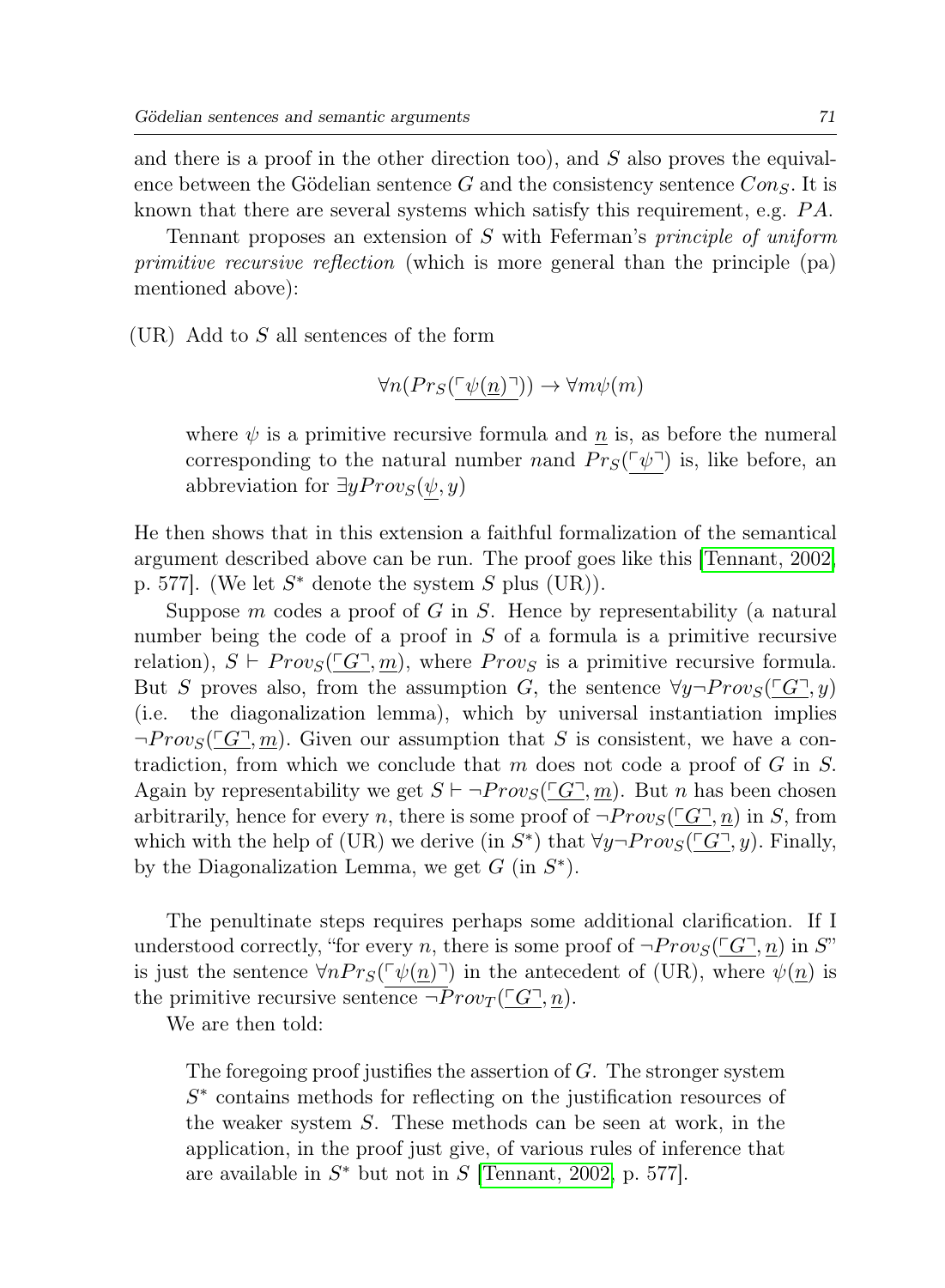The thing which I find somehow problematic in the proof are the penultimate steps:

...But n has been chosen arbitrarily, hence for every n, there is some proof of  $\neg Prov_{S}(\underline{G}, \underline{n})$  in S, from which, with the help of (UR), we derive (in  $S^*$ ) that  $\forall y \neg Provs(\ulcorner G \urcorner, y)$ .

I take them to correspond to the informal steps of Tennant's own semantic argument listed earlier in this section. It seems to me that we can justify these steps only on the basis of our intuitive understanding of the standard model, as Dummett pointed out. The principle of uniform recursive reflection (UR) just expresses this understanding in a formal way. We may have eliminated the truth-predicate as required by a minimlist conception of truth, but the justification of (UR) is still grounded in such understanding. This matter is orthogonal to the goal of this essay, so I will not dwell on it.

One can still perhaps argue that Tarski's truth-definition is more general, because it can also account for the intuition that all S−theorems are true (sound), and not just the primitive recursive ones. Tennant's response to this objection is that we could add as well to  $S^*$  the schema (soundness principle)

$$
Prov_S(\underline{\ulcorner \varphi \urcorner}) \to \varphi,
$$

where  $\varphi$  is any sentence in the language of arithmetic. It is known from Löb's theorem that this principle cannot be derivable in  $S$  without making  $S$  inconsistent. But in the present case we add the soundness principle not to  $S$  directly but to  $S$  extended with the principle of uniform primitive recursive reflection, and this avoids the inconsistency.

To sum up, I agree with Tennant that the difference between the two semantic arguments is that between saying (Tarski) and showing (Feferman). That is, Tarski's truth theory can state the principle of soundness in one single universal statement "All theorems are true". In this case the "recognition" of the truth of the Gödelian sentence takes the form of a nomological explanation which uses that universal statement [Ketland, 1999; Shapiro, 1998]. On the other side, the Feferman-Tennant framework  $(S^*$  extended with the soundness axiom scheme) uses an axiom scheme which can be seen as a list of the infinitely many instances of the universal statement  $\forall x (Pr_S(x) \rightarrow Tr(x))$ :

$$
Pr_S(\frac{\lceil \varphi_1 \rceil}{r} \to Tr(\frac{\lceil \varphi_1 \rceil}{r})
$$
  

$$
Pr_S(\frac{\lceil \varphi_2 \rceil}{r} \to Tr(\frac{\lceil \varphi_2 \rceil}{r})
$$
  
: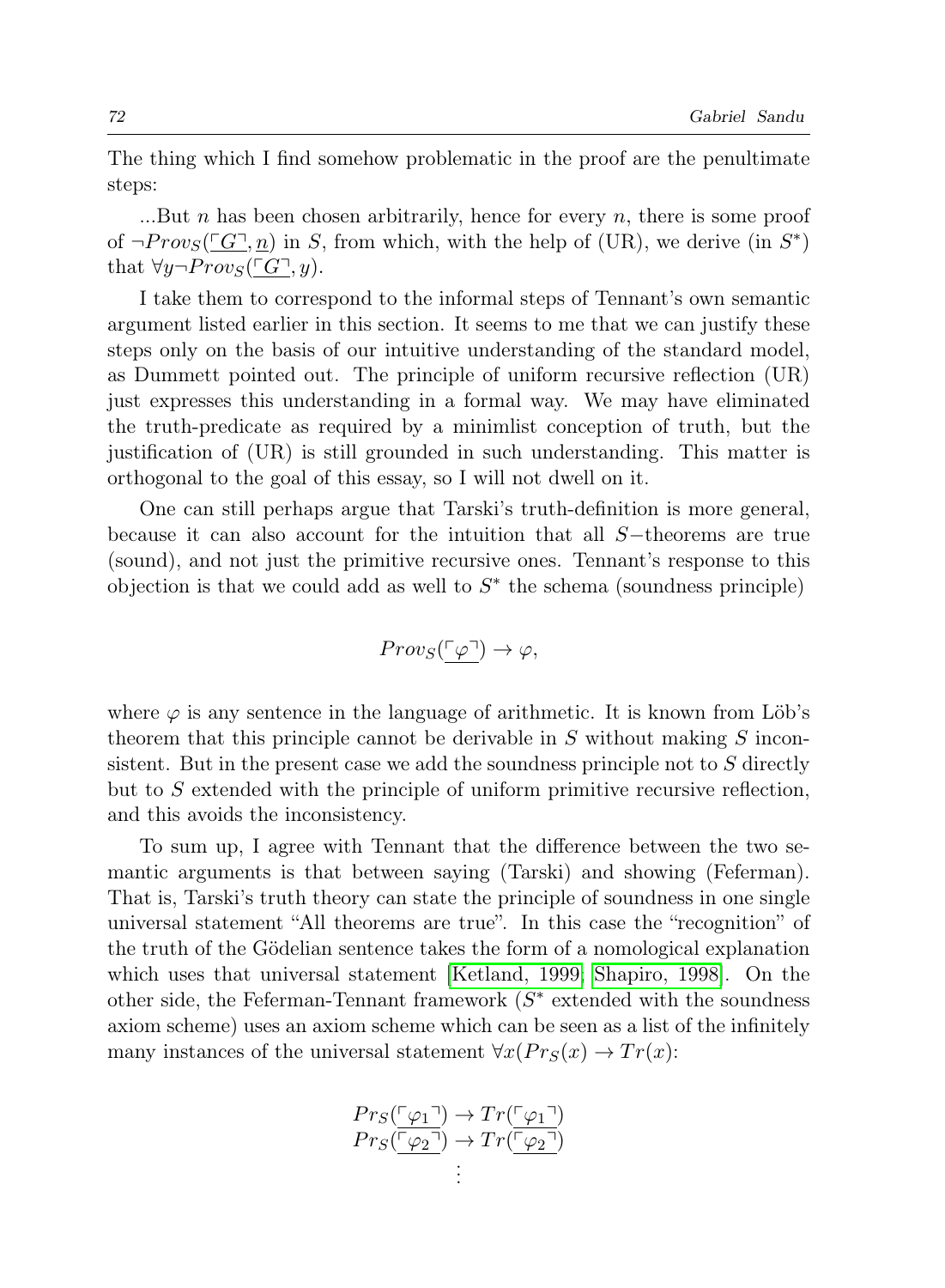in which the truth-predicate has been eliminated in virtue of the equivalences

$$
Tr\left(\begin{array}{c} \varphi_1 \end{array}\right) \leftrightarrow \varphi_1
$$
  

$$
Tr\left(\begin{array}{c} \varphi_2 \end{array}\right) \leftrightarrow \varphi_2
$$
  

$$
\vdots
$$

In this case the recognition of the truth of G does not take the form of a nomological argument (because there is no collection of all these instances into one universal statement). It consists in the apprehension of the proof of  $G$  in the extension of e.g.  $PA$  with the soundness principle. Truth does not "transcend" proof, truth is just proof (in the extended system).

#### 4. The justification of the extensions

A question which arises quite naturally at this stage is about the justification of different extensions which settle the G¨odelian statements, and about the nature of these statements themselves. Is a given extension more justified than another? This question revives an older discussion which goes back to Gödel concerning intrinsic versus extrinsic extensions of a theory which has been the inspiring source for the Feferman program.

Gödel's reflections took place in the context of set theory (*What is Cantor's*  $continuum$  problem? [Gödel, 1947]) but they also apply mutatis mutandis to arithmetic. Gödel introduced a distinction between an *intrinsic* and *extrinsic* extension of an axiom system. An intrinsic extension, unlike an extrinsic one, is justified on the basis of one grasping the concepts of the base theory. Gödel gave as an example the Axiom of Determinacy in set theory that he regarded as an extrinsic axiom because it is not justified by our understanding of sets, in contrast to *Mahlo's axioms* for big cardinals. In addition, Gödel also mentioned intrinsic extensions with undecidable statements (Gödelian sentences) that one recognizes as true in virtue of their meaning, that is, by reflecting on their undecidability.

Gödel's remarks suggest the idea to treat the truth axioms of Tarski's theory of truth as examples of intrinsic extensions of the base theories, whose justification is grounded in our grasping of the concepts of the base theory, that is, natural numbers and operations on natural numbers. In fact this suggestion, which was not made by Gödel, has been explicitly advocated later on by Koellner in his reflections on Gödel's distinctions:

Let us consider first our conception of natural numbers which is underlying  $PA$ . This conception of natural numbers not only justifies the principle of mathematical induction for the language of PA, but for any other extension of the language of PA which has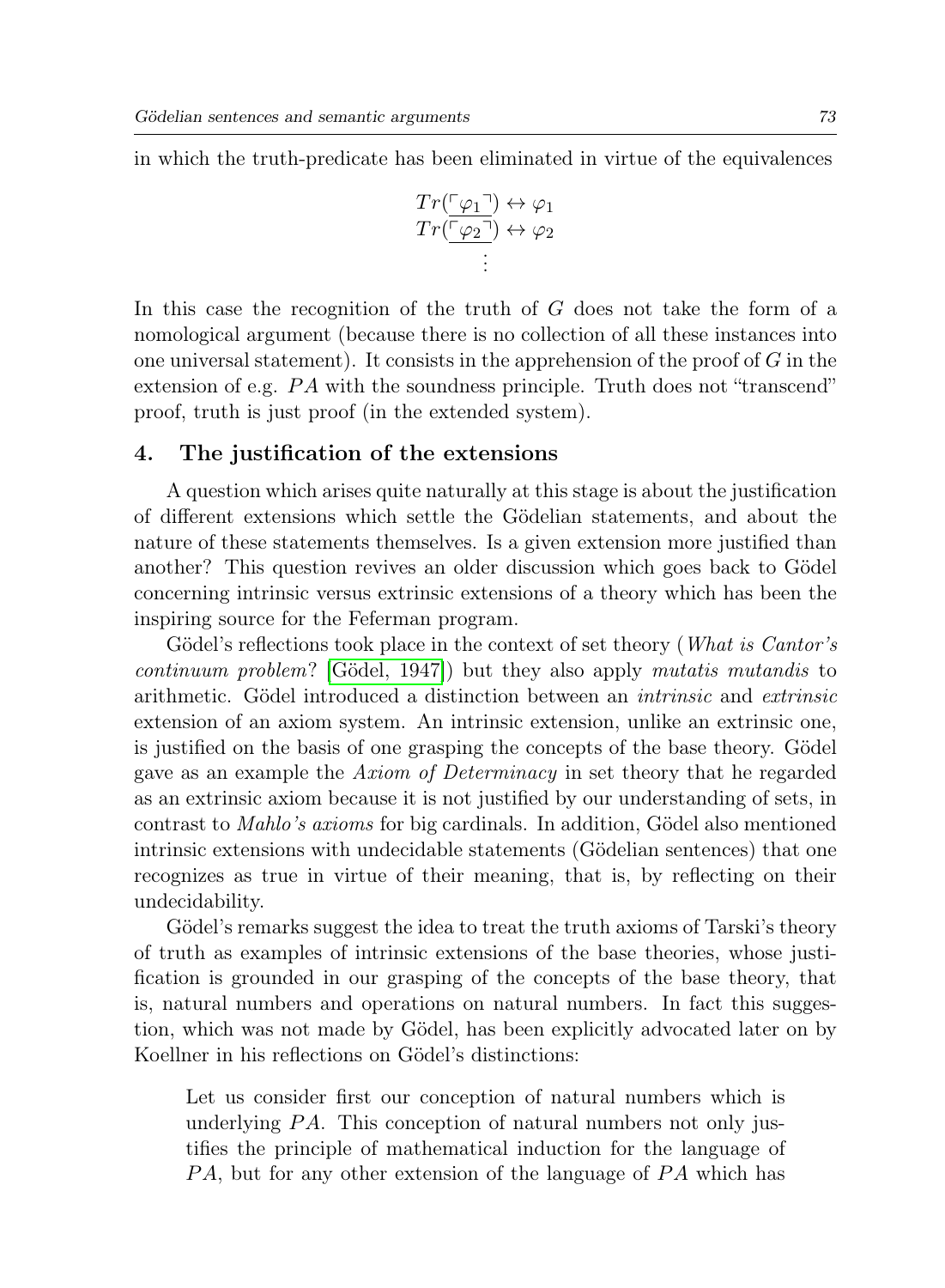a sense. For instance if we extend the language of  $PA$  by adding the tarskian truth-predicate and we extend the axioms of  $PA$  by adding the tarskan axioms for truth, then, on the basis of our conception of natural numbers, we are justified in accepting the instances of the induction scheme in which the truth-predicate occurs. In the resulting system one can prove  $Con_{PA}$ ....By contrast, the Axiom of determinacy AD is not justified by our understanding of natural numbers [Koellner, 2006].

Similar ideas have been expressed by Feferman. Starting with the 60's and inspired by Gödel, he addressed the question of the extensions of *schematic formal* systems (formal systems which contain axiom shemes, like  $ZFC$  and  $PA$ ) with new axioms. He started looking for the possibility to generate systematically extensions of such systems whose acceptance was already implicit in the base theory. One of the mechanisms Feferman proposed is reflection principles. We saw an illustration of this mechanism when presenting Tennant's ideas. Little by little Feferman also came to consider extensions which contains explicitly a truth-predicate and developed the notion of reflexive closure of a schematic theory [Feferman, 1991], which allows for the Induction scheme to range over the truth-predicate. In this case the extended system can prove statements of the form  $\forall x (Pr_{PA}(x) \rightarrow Tr(x))$ . This has been, as we saw, Tarski's way.

I think there is an important difference between Gödel's notion of intrinsic extension where the new axioms display or unfold the content of the notions of the base theory, and the two extensions of  $PA$  introduced in this paper. It seems to me that neither Tarski's extension of  $PA$  with his theory of truth, nor Tennant's extension of a sufficiently strong arithmetical system  $S$  (e.g.  $PA$ ) with reflection principles  $Prov_{S}(\ulcorner\varphi\urcorner) \rightarrow \varphi$ , "unfold" the content of the notion of natural number. None of this extensions is, in my opinion, grounded in our knowledge and understanding of natural numbers but rather "reflect" on the properties of certain methods of proof that have been adopted. That is, although these methods of proof operate on arithmetical and logical resources, they also possess certain properties confered to them by certain philosophical positions which are constitutive of their definitions. The extension axioms or schemata are about these properties (e.g. soundness, truth, consistency) and not about the content of the notion of natural number. Gödelian arithmetical statements as well as their analogues in set theory contain explicit references to these methods of proof, as a consequence of which they inherit an additional content which is not purely arithmetical, or set-theoretical, for that matter. One can find a partial recognition of this point in [Horsten, 2011]: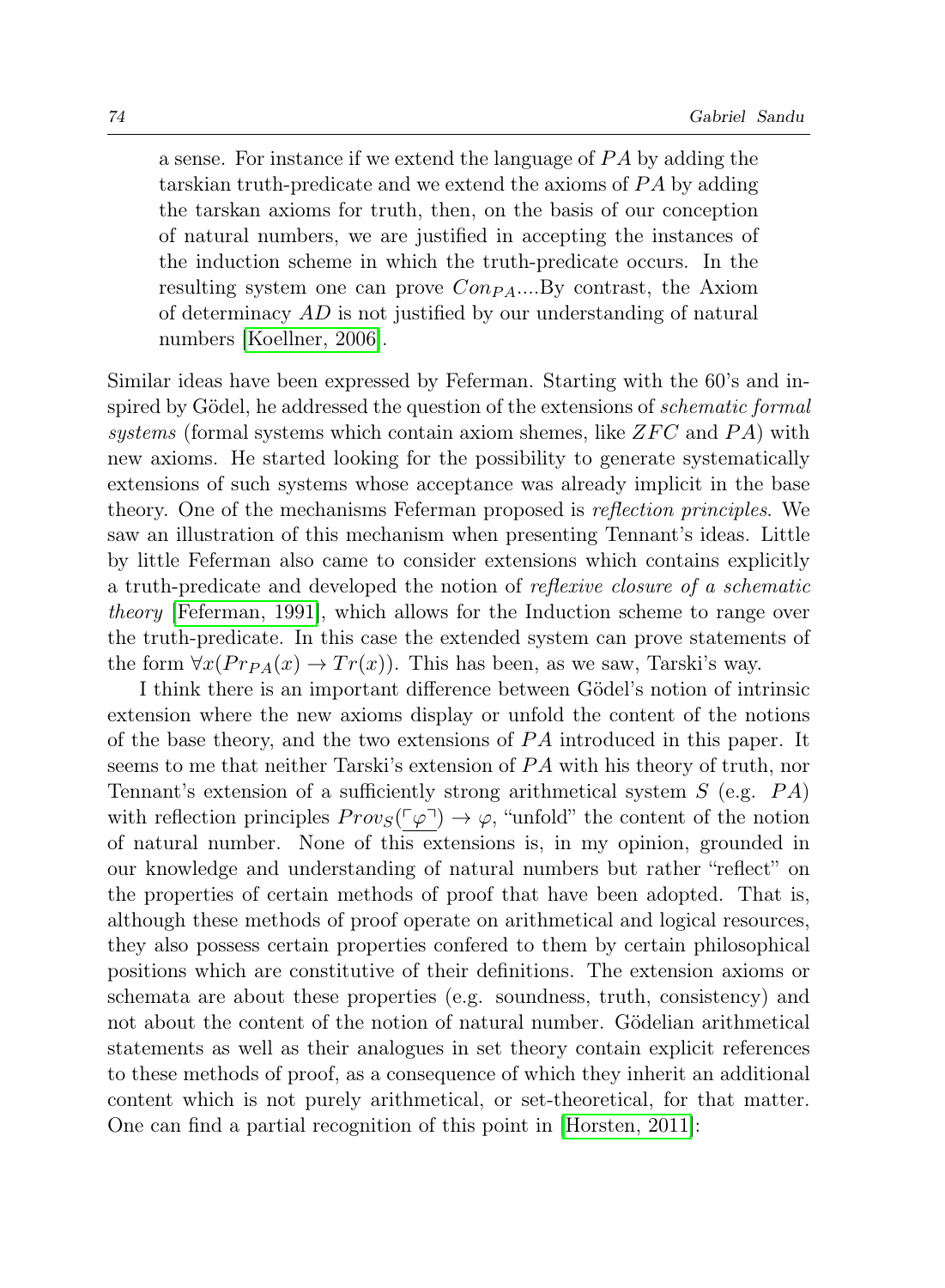Gödelian proofs of  $G_{ZFC}$  and  $Con_{ZFC}$  are certainly partly mathematical in nature. The proof cited above, for example, involves an instance of the principle of mathematical induction, which is a mathematical principle if there ever was one. It is just that such Gödelian proofs are not *purely* mathematical proofs. For they essentially contain the notion of truth, which is itself not a mathematical but a philosophical notion. This is not to deny that mathematics can be applied to produce interesting theories of truth. It is just that mathematical theories of truth do, on this view, belong not to pure mathematics but at least to applied mathematics, or to the more mathematical part of philosophy [Horsten, 2011].

Horsten refers here to the philosophical notion of truth, and to Gödelian proofs using a truth-predicate, but my main point in this paper is slightly different. It concerns the notions of proof and provability. It is a metamathematical notion which reflects a certain finitistic, philosophical standpoint. By making explicit reference to such notions, Gödelian sentences acquire also a higher-order, not purely numerical content, which depends on the properties of these notions and cannot be reduced to the concept of natural number. One possible way to be more explicit about the higher-order content of Gödelian sentences is through some remarks made by Isaacson [Isaacson, 1991; Isaacson, 1996]. He contrasts arithmetical sentences provable in  $PA$  with the Gödelian sentences: the former have a pure arithmetical content, and the system  $PA$  which proves them arises out of our undertanding of natural numbers. On the other side, the meaning of Gödelian statements involve our reflections on our understanding of natural numbers.

The ideas discussed in this paper have been debated many times in the post Gödelian era. The contribution of the paper is simply one of emphasis. Myhill, for instance expresses similar ideas in an often quoted passage:

Indeed it seems to me that the use of the word 'proof' in ordinary non-philosophical mathematical discussion is rather clearly neither a syntactical nor a semantical term. It is as self-contradictory to use methods of proof without admitting their correctness, as it is to make statements without admitting their truth. (I am not using 'self-contradictory' in the sense of formal logic, but roughly as a synonym for 'irrational'.) Therefore if a person who has been using certain methods for proving arithmetical theorems succeeds in making these methods explicit, he is ipso facto committed to the perfectly definite proposition that the use of those methods cannot lead to a false arithmetical statement, for example the statement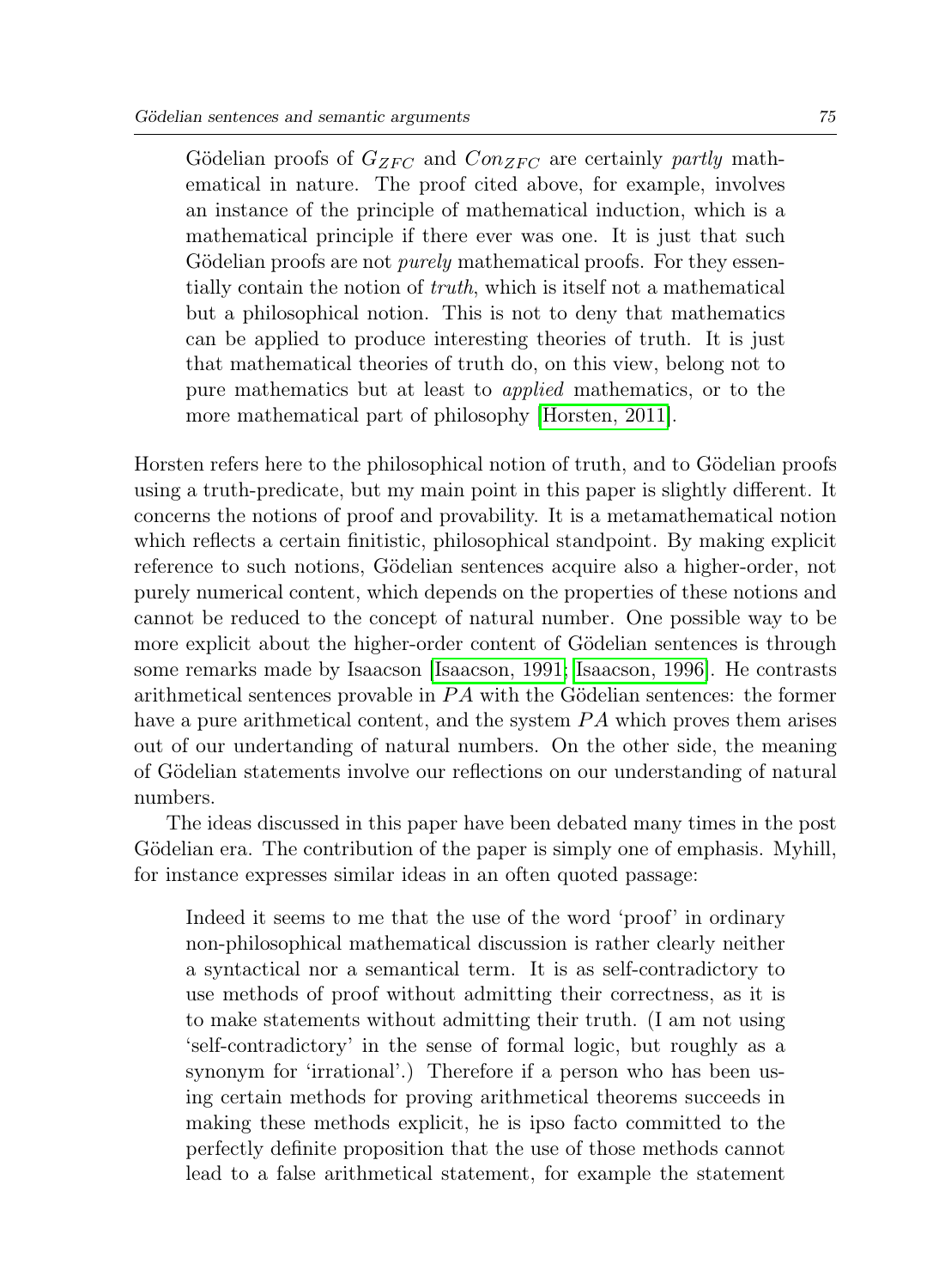that  $\theta$  is equal to 1. By Gödel's technique of arithmetization, which translates every statement of formal deducibility into a statement of arithmetic, any such person is compelled to admit a new arithmetical statement, namely the arithmetized version of the statement that his methods cannot lead to a proof of the statement that 0 is equal to 1. By Gödel's theorem, he could not have established this statement by his previous methods. Hence, as soon as a person makes explicit the tools which he has been using in the construction of arithmetical proofs, he is ipso facto in a position to obtain new arithmetical proofs which he could not have obtained by using those tools alone. The whole process is closely related to what the British philosophical logician W.E. Johnson called 'intuitive induction'; we find ourselves making certain inferences and we thereupon realize that the pattern of those inferences is such as to confer validity on arguments in which they occur. This realization is a demonstrative and rational step quite apart from any question of formalization, though of course the *results* of an intuitive induction can be formalized after the induction has taken place [Myhill, 1960, p. 461].

It is difficult to disagree with these remarks. Myhill, like other commentators I discussed (Horsten) is concerned with the distinction between different kind of proofs. My concern in this paper was, however, with the other side of the coin: the meaning of the Gödelian sentences which are settled by these proofs. The minor point I tried to make was that, by making reference to notions like proof (provability), these sentences have a content which transcend the arithmetical content of purely numerical statements. This is the internal, conceptual reason for which, in some cases (not all; there are Gödelian statements like "I am provable" which are provable), their proof has to mobilize higher-order (meta-theoretical) resources, be they in the form of a truth-theory, a la Tarski, or reflection principles, a la Feferman. I think that Gödel was aware of this fact when he made a distinction between intrinsic extensions with Gödelian sentences and intrinsic extensions with other kind of axioms which unfold the content of the basic notions like natural numbers.

# References

- Dummett, 1963 Dummett, M. "The Philosophical Significance of Gödel's Theorem", Ratio, Vol. 5, pp. 140–155. Reprinted in: Dummett, M. Truth and Other Enigmas, London, Duckworth, 1979, pp. 186–201.
- Feferman, 1962 Feferman, S. "Transfinite recursive progressions of axiomatic theories", The Journal of Symbolic Logic, 1962, Vol. 27, pp. 259–316.